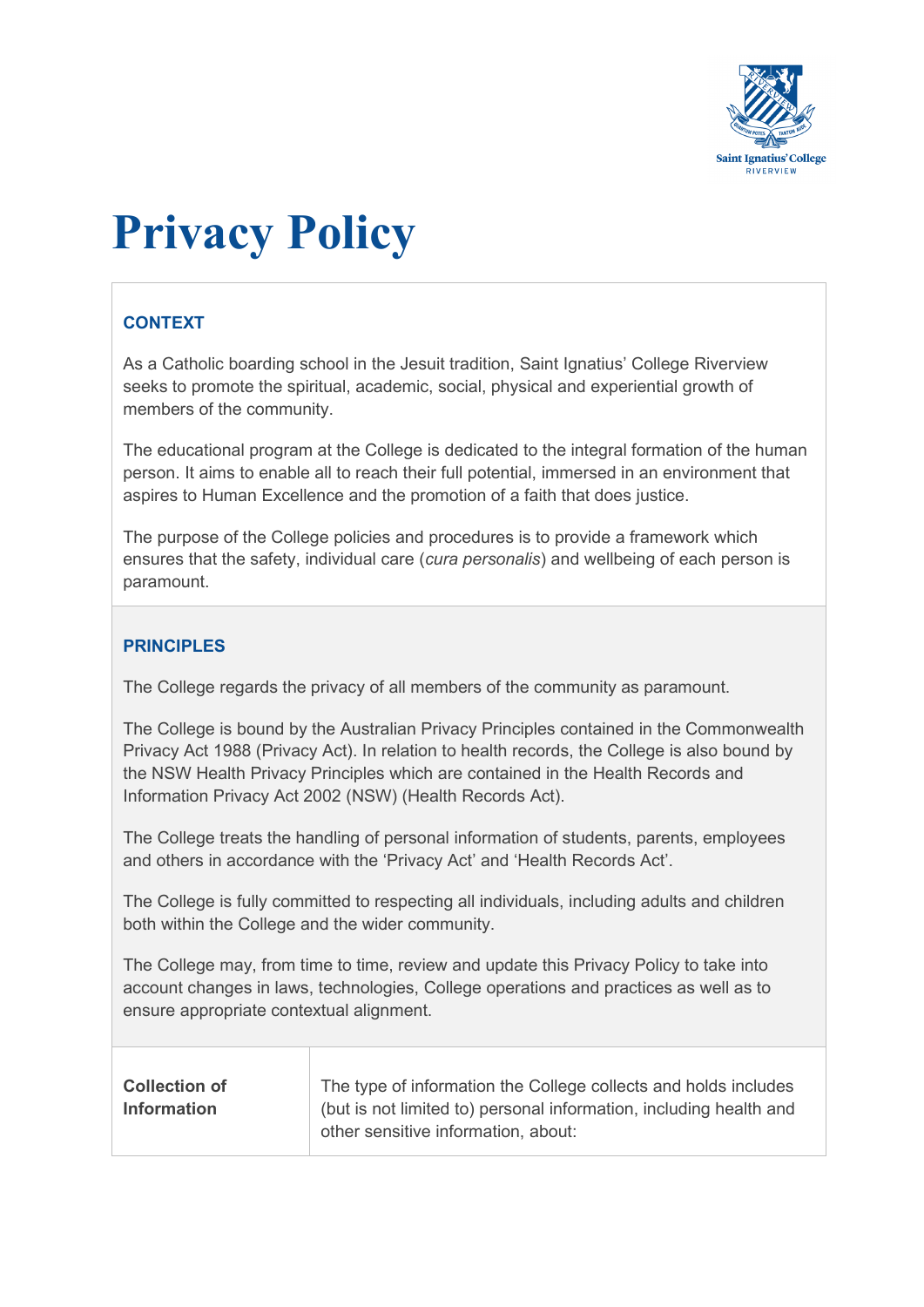

| Students and parents and/or guardians before, during and<br>after the course of a student's enrolment at the College,<br>including:<br>name, contact details (including next of kin and siblings),<br>$\sqrt{2}$<br>date of birth, gender, language background, previous<br>school, parish details, religion and name and relationship<br>of relatives who attended the College;<br>parents' education, occupation and language background;<br>$\sqrt{2}$<br>financial information;<br>$\sqrt{2}$<br>medical information (e.g. details of disability and/or<br>$\sqrt{2}$<br>allergies, absence notes, medical reports and names of<br>doctors);<br>results of assignments, tests and examinations;<br>$\sqrt{2}$<br>conduct and complaint records, or other behaviour notes,<br>$\sqrt{2}$<br>and appropriate pastoral records;<br>information about referrals to government welfare<br>$\sqrt{2}$<br>agencies;<br>counselling reports, accessed only through legal<br>$\sqrt{2}$<br>channels;<br>health fund details and Medicare number;<br>$\sqrt{2}$<br>any court orders;<br>$\sqrt{2}$<br>volunteering information; and<br>$\sqrt{2}$<br>photos and videos at College events.<br>Γ |
|------------------------------------------------------------------------------------------------------------------------------------------------------------------------------------------------------------------------------------------------------------------------------------------------------------------------------------------------------------------------------------------------------------------------------------------------------------------------------------------------------------------------------------------------------------------------------------------------------------------------------------------------------------------------------------------------------------------------------------------------------------------------------------------------------------------------------------------------------------------------------------------------------------------------------------------------------------------------------------------------------------------------------------------------------------------------------------------------------------------------------------------------------------------------------------------|
|                                                                                                                                                                                                                                                                                                                                                                                                                                                                                                                                                                                                                                                                                                                                                                                                                                                                                                                                                                                                                                                                                                                                                                                          |
| Job applicants, staff members, volunteers and contractors,                                                                                                                                                                                                                                                                                                                                                                                                                                                                                                                                                                                                                                                                                                                                                                                                                                                                                                                                                                                                                                                                                                                               |
| including:                                                                                                                                                                                                                                                                                                                                                                                                                                                                                                                                                                                                                                                                                                                                                                                                                                                                                                                                                                                                                                                                                                                                                                               |
|                                                                                                                                                                                                                                                                                                                                                                                                                                                                                                                                                                                                                                                                                                                                                                                                                                                                                                                                                                                                                                                                                                                                                                                          |
| name, contact details (including next of kin), date of birth,<br>$\sqrt{2}$<br>and religion;                                                                                                                                                                                                                                                                                                                                                                                                                                                                                                                                                                                                                                                                                                                                                                                                                                                                                                                                                                                                                                                                                             |
| information on job application;<br>$\sqrt{2}$                                                                                                                                                                                                                                                                                                                                                                                                                                                                                                                                                                                                                                                                                                                                                                                                                                                                                                                                                                                                                                                                                                                                            |
| professional development history;<br>$\sqrt{2}$                                                                                                                                                                                                                                                                                                                                                                                                                                                                                                                                                                                                                                                                                                                                                                                                                                                                                                                                                                                                                                                                                                                                          |
| qualifications and education details;                                                                                                                                                                                                                                                                                                                                                                                                                                                                                                                                                                                                                                                                                                                                                                                                                                                                                                                                                                                                                                                                                                                                                    |
| salary and payment information, including superannuation<br>details;                                                                                                                                                                                                                                                                                                                                                                                                                                                                                                                                                                                                                                                                                                                                                                                                                                                                                                                                                                                                                                                                                                                     |
| medical information (e.g. details of disability and/or                                                                                                                                                                                                                                                                                                                                                                                                                                                                                                                                                                                                                                                                                                                                                                                                                                                                                                                                                                                                                                                                                                                                   |
| allergies, and medical certificates);                                                                                                                                                                                                                                                                                                                                                                                                                                                                                                                                                                                                                                                                                                                                                                                                                                                                                                                                                                                                                                                                                                                                                    |
| complaint records and investigation reports;<br>Γ.                                                                                                                                                                                                                                                                                                                                                                                                                                                                                                                                                                                                                                                                                                                                                                                                                                                                                                                                                                                                                                                                                                                                       |
| leave details;<br>$\sqrt{2}$                                                                                                                                                                                                                                                                                                                                                                                                                                                                                                                                                                                                                                                                                                                                                                                                                                                                                                                                                                                                                                                                                                                                                             |
| photos and videos at College events;                                                                                                                                                                                                                                                                                                                                                                                                                                                                                                                                                                                                                                                                                                                                                                                                                                                                                                                                                                                                                                                                                                                                                     |
| workplace surveillance information;<br>Γ                                                                                                                                                                                                                                                                                                                                                                                                                                                                                                                                                                                                                                                                                                                                                                                                                                                                                                                                                                                                                                                                                                                                                 |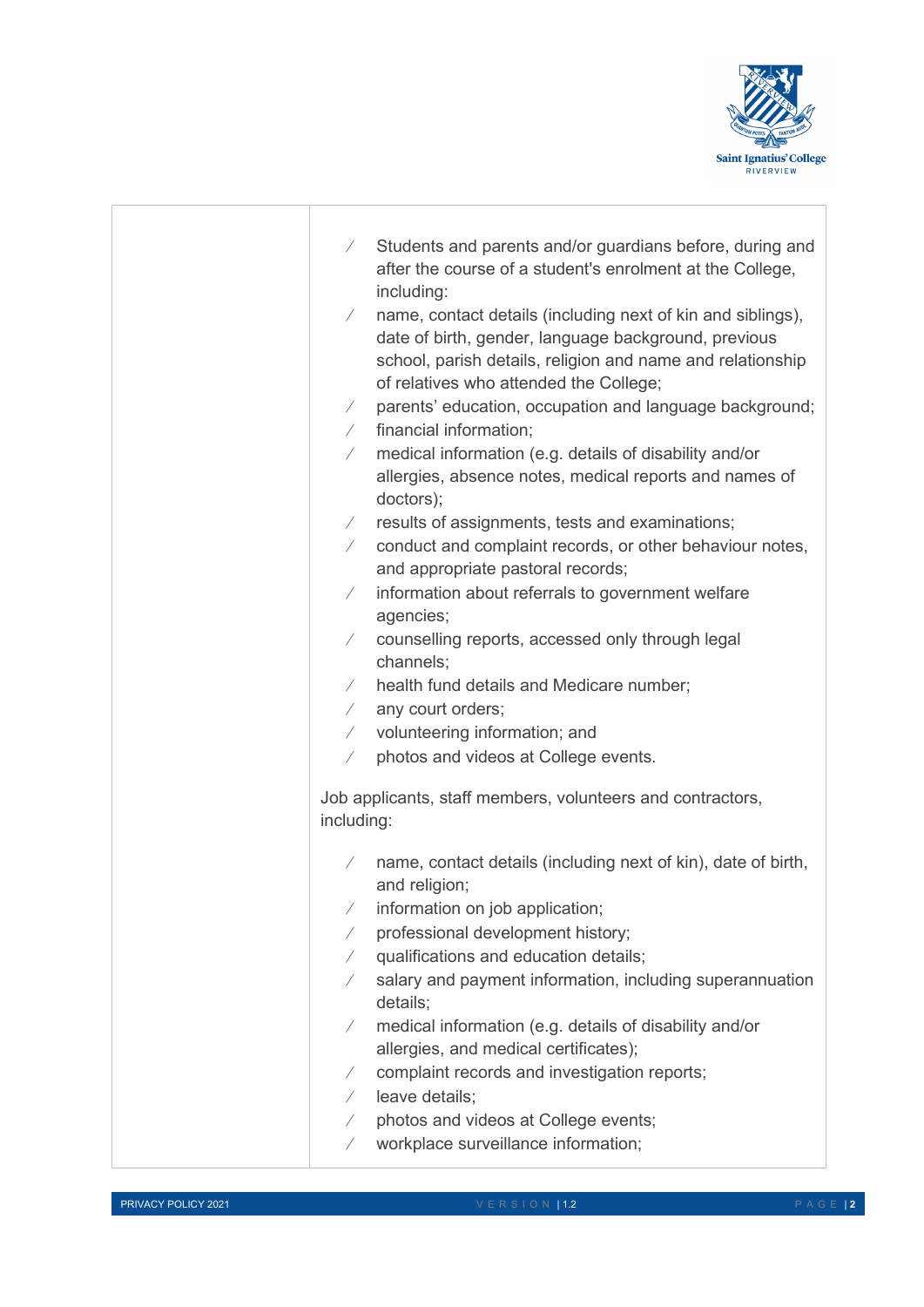

|                                                                          | results of criminal background and working with children<br>$\sqrt{2}$<br>checks; and<br>work emails and private emails (when using work email<br>$\sqrt{2}$<br>address) and Internet browsing history.<br>Other people who come into contact with the College, including<br>name and contact details and any other information necessary<br>for the particular contact with the College.                             |  |  |  |  |
|--------------------------------------------------------------------------|-----------------------------------------------------------------------------------------------------------------------------------------------------------------------------------------------------------------------------------------------------------------------------------------------------------------------------------------------------------------------------------------------------------------------|--|--|--|--|
| <b>Personal Information</b><br><b>You Provide</b>                        | The College will generally collect personal information held about<br>an individual by way of forms filled out by Parents or students,<br>face-to-face meetings and interviews, emails and telephone calls.<br>On occasions people other than Parents and students provide<br>personal information.                                                                                                                   |  |  |  |  |
| <b>Personal Information</b><br><b>Provided by Other</b><br><b>People</b> | In some circumstances the College may be provided with<br>personal information about an individual from a third party, for<br>example a report provided by a medical professional or a<br>reference from another school.                                                                                                                                                                                              |  |  |  |  |
| <b>Exception in Relation</b><br>to Employee Records                      | Under the Privacy Act and the Health Records Act, the Australian<br>Privacy Principles and Health Privacy Principles do not apply to<br>an employee record. As a result, this Privacy Policy does not<br>apply to the College's treatment of an employee record, where<br>the treatment is directly related to a current or former<br>employment relationship between the College and employee.                       |  |  |  |  |
| <b>Purpose and Use of</b><br><b>Personal Information</b>                 | The College will use personal information it collects from you for<br>the primary purpose of collection, and for such other secondary<br>purposes that are related to the primary purpose of collection and<br>reasonably expected by you, or to which you have consented.                                                                                                                                            |  |  |  |  |
| <b>Students and Parents</b>                                              | In relation to personal information of students and Parents, the<br>College's primary purpose of collection is to enable the College to<br>provide schooling to students enrolled at the College, exercise its<br>duty of care, and perform necessary associated administrative<br>activities, which will enable students to take part in all the<br>activities of the College. This includes satisfying the needs of |  |  |  |  |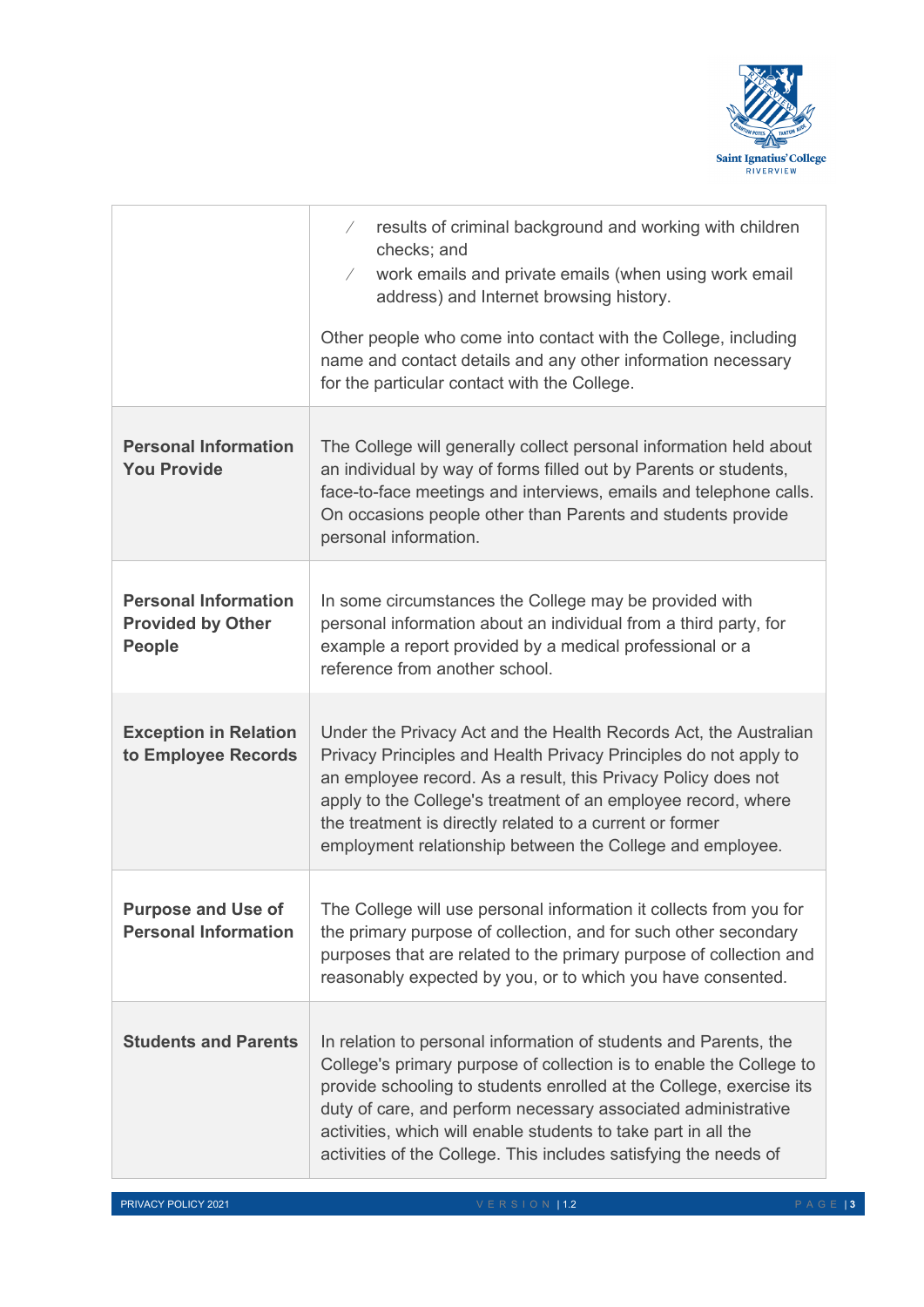

|                                                 | parents, the needs of the student and the needs of the College<br>throughout the whole period the student is enrolled at the<br>College.                                                                                                                                                                                                                                                                                                                                                      |  |  |  |  |
|-------------------------------------------------|-----------------------------------------------------------------------------------------------------------------------------------------------------------------------------------------------------------------------------------------------------------------------------------------------------------------------------------------------------------------------------------------------------------------------------------------------------------------------------------------------|--|--|--|--|
|                                                 | The purposes for which the College uses personal information of<br>students and parents include:                                                                                                                                                                                                                                                                                                                                                                                              |  |  |  |  |
|                                                 | to keep Parents informed about matters related to their<br>$\sqrt{2}$<br>child's schooling, through correspondence, newsletters<br>and magazines;<br>day-to-day administration of the College;<br>$\sqrt{2}$<br>looking after students' educational, social and medical<br>$\sqrt{2}$<br>wellbeing;<br>seeking donations and marketing for the College; and<br>$\sqrt{2}$<br>to satisfy the College's legal obligations and allow the<br>$\sqrt{2}$<br>College to discharge its duty of care. |  |  |  |  |
|                                                 | In some cases where the College requests personal information<br>about a student or parent, if the information requested is not<br>provided, the College may not be able to enrol or continue the<br>enrolment of the student or permit the student to take part in a<br>particular activity.                                                                                                                                                                                                 |  |  |  |  |
| <b>Job Applicants and</b><br><b>Contractors</b> | In relation to personal information of job applicants and<br>contractors, the College's primary purpose of collection is to<br>assess and (if successful) to engage the applicant or contractor,<br>as the case may be.                                                                                                                                                                                                                                                                       |  |  |  |  |
|                                                 | The purposes for which the College uses personal information of<br>job applicants and contractors include:                                                                                                                                                                                                                                                                                                                                                                                    |  |  |  |  |
|                                                 | administering the individual's employment or contract, as<br>the case may be;<br>for insurance purposes;<br>$\angle$ seeking donations and marketing for the College; and                                                                                                                                                                                                                                                                                                                     |  |  |  |  |
|                                                 | satisfying the College's legal obligations, for example, in<br>relation to child protection legislation.                                                                                                                                                                                                                                                                                                                                                                                      |  |  |  |  |
| <b>Volunteers</b>                               | The College also obtains personal information about volunteers<br>who assist the College in its functions or conduct associated                                                                                                                                                                                                                                                                                                                                                               |  |  |  |  |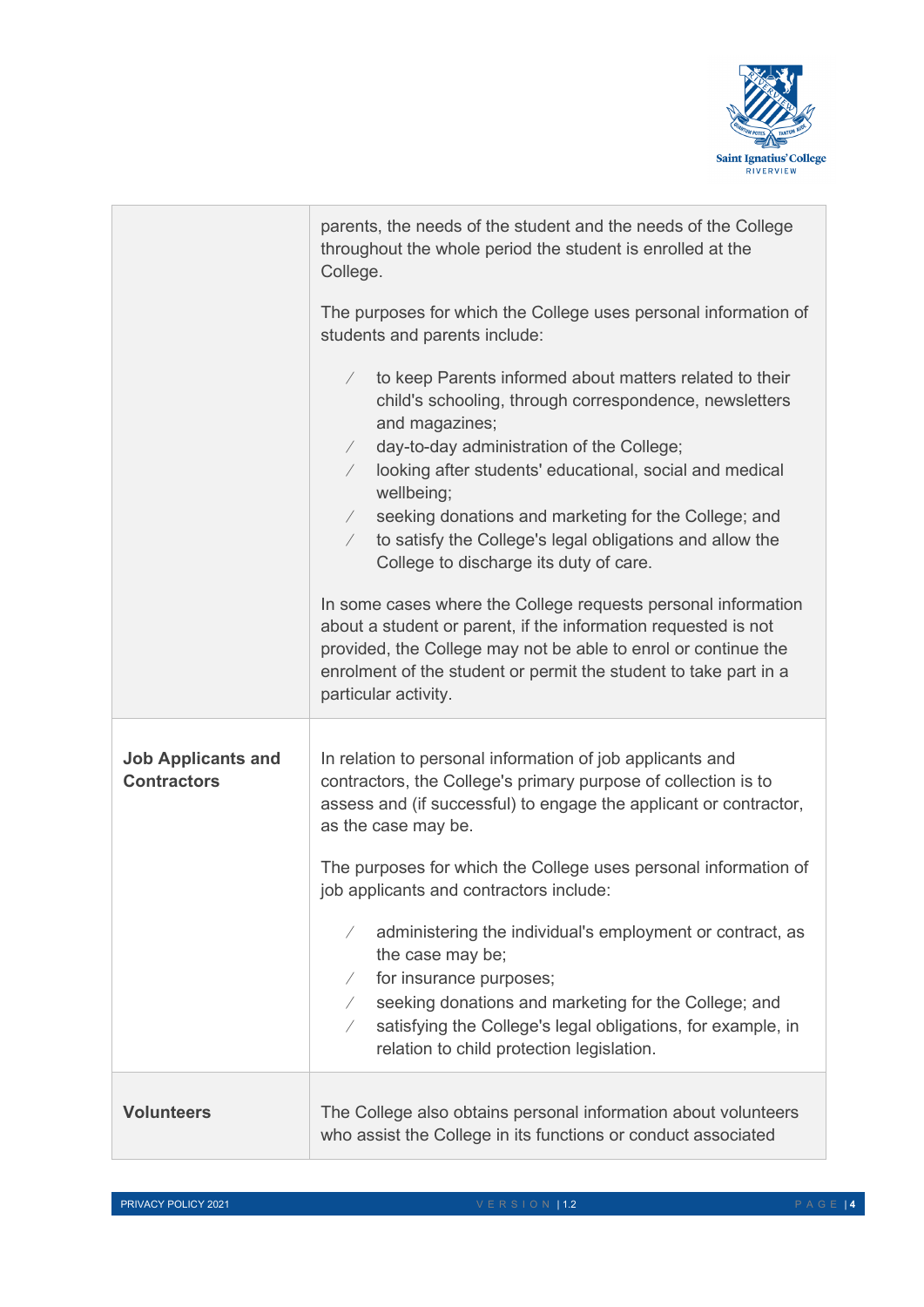

|                                                                           | activities to enable the College and the volunteers to work<br>together.                                                                                                                                                                                                                                                                                                                                                                                                                                                                                                                             |  |  |  |  |  |
|---------------------------------------------------------------------------|------------------------------------------------------------------------------------------------------------------------------------------------------------------------------------------------------------------------------------------------------------------------------------------------------------------------------------------------------------------------------------------------------------------------------------------------------------------------------------------------------------------------------------------------------------------------------------------------------|--|--|--|--|--|
| <b>Marketing and</b><br><b>Fundraising</b>                                | The College treats marketing and seeking donations for the<br>future growth and development of the College as an important<br>part of ensuring that the College continues to provide a quality<br>learning environment in which both students and staff thrive.<br>Personal information held by the College may be disclosed to<br>organisations that assist in the College's fundraising, for<br>example, the College's Foundation or alumni organisation or, on<br>occasions, external fundraising organisations.                                                                                  |  |  |  |  |  |
|                                                                           | On occasion, the College may use external companies to source<br>publicly available information about the College community for<br>the purposes of fundraising opportunities. As part of this process,<br>the College may disclose personal information, including<br>sensitive information to the external companies. Where this<br>information sharing occurs, the College will enter into specific<br>privacy and confidentiality agreements with the external company<br>to ensure that all information is gathered, stored and deleted in<br>accordance with the Australian Privacy Principles. |  |  |  |  |  |
|                                                                           | Parents, staff, contractors and other members of the wider<br>College community may from time to time receive fundraising<br>information. College publications, such as newsletters and<br>magazines, which include personal information, may be used for<br>marketing purposes.                                                                                                                                                                                                                                                                                                                     |  |  |  |  |  |
| <b>Disclosure and</b><br><b>Storage of Personal</b><br><b>Information</b> | The College may disclose personal information, including<br>sensitive information, held about an individual for educational,<br>administrative and support purposes. This may include to:<br>Jesuit Education Australia Ltd, Australian Province of the<br>$\sqrt{2}$<br>Society of Jesus, The Society of Jesus in Australia<br>Limited;<br>other schools and teachers at those schools;<br>$\sqrt{2}$<br>government departments (including for policy and funding<br>$\sqrt{2}$<br>purposes);<br>medical practitioners;<br>$\sqrt{2}$                                                               |  |  |  |  |  |

г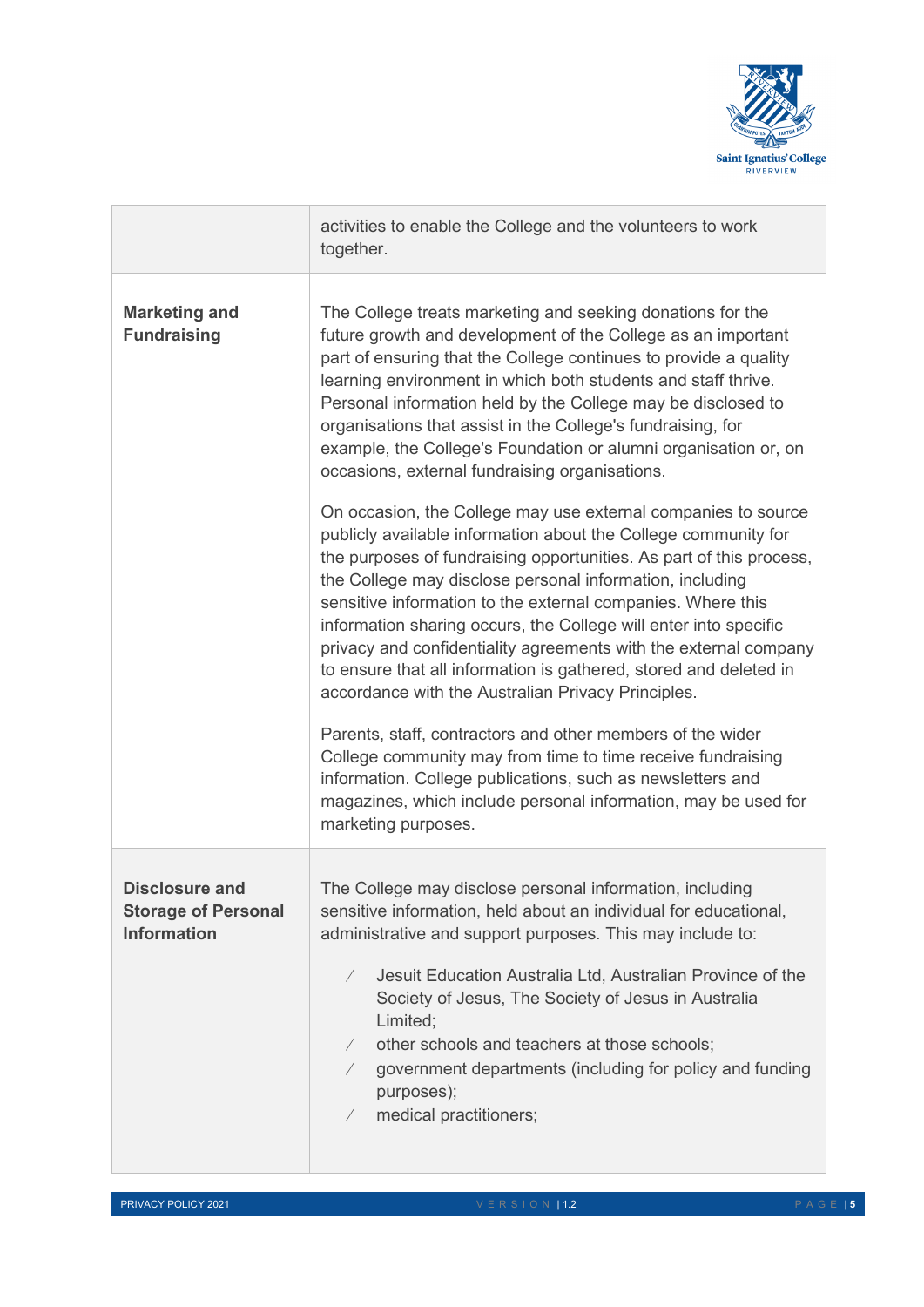

|                                                           | people providing educational, support and health services<br>to the College, including specialist visiting teachers,<br>coaches, volunteers, and counsellors;<br>providers of specialist advisory services and assistance to<br>the College, including in the area of Human Resources,<br>child protection and students with additional needs;<br>providers of learning and assessment tools;<br>$\sqrt{2}$<br>assessment and educational authorities, including the<br>$\sqrt{2}$<br>Australian Curriculum, NSW Educations Standards<br>Authority (NESA), Assessment and Reporting Authority<br>(ACARA) and NAPLAN Test Administration Authorities<br>(who will disclose it to the entity that manages the online<br>platform for NAPLAN);<br>agencies and organisations to whom we are required to<br>disclose personal information for education, funding and<br>research purposes;<br>people providing administrative and financial services to<br>the College;<br>recipients of College publications, such as newsletters<br>and magazines;<br>students' parents or guardians;<br>$\sqrt{2}$<br>external fundraising and public domain information<br>$\sqrt{2}$<br>gathering organisations;<br>anyone you authorise the College to disclose information<br>to; and<br>anyone to whom we are required or authorised to disclose<br>$\sqrt{2}$<br>the information to by law, including child protection laws. |
|-----------------------------------------------------------|-------------------------------------------------------------------------------------------------------------------------------------------------------------------------------------------------------------------------------------------------------------------------------------------------------------------------------------------------------------------------------------------------------------------------------------------------------------------------------------------------------------------------------------------------------------------------------------------------------------------------------------------------------------------------------------------------------------------------------------------------------------------------------------------------------------------------------------------------------------------------------------------------------------------------------------------------------------------------------------------------------------------------------------------------------------------------------------------------------------------------------------------------------------------------------------------------------------------------------------------------------------------------------------------------------------------------------------------------------------------------------------------------------------------|
| <b>Sending and Storing</b><br><b>Information Overseas</b> | The College may disclose personal information about an<br>individual to overseas recipients, for instance, to facilitate a<br>College exchange. However, the College will not send personal<br>information about an individual outside Australia without:<br>obtaining the consent of the individual (in some cases this<br>consent will be implied); or<br>otherwise complying with the Australian Privacy Principles<br>or other applicable privacy legislation.<br>The College may use online or 'cloud' service providers to store<br>personal information and to provide services to the College that<br>involve the use of personal information, such as services relating                                                                                                                                                                                                                                                                                                                                                                                                                                                                                                                                                                                                                                                                                                                                  |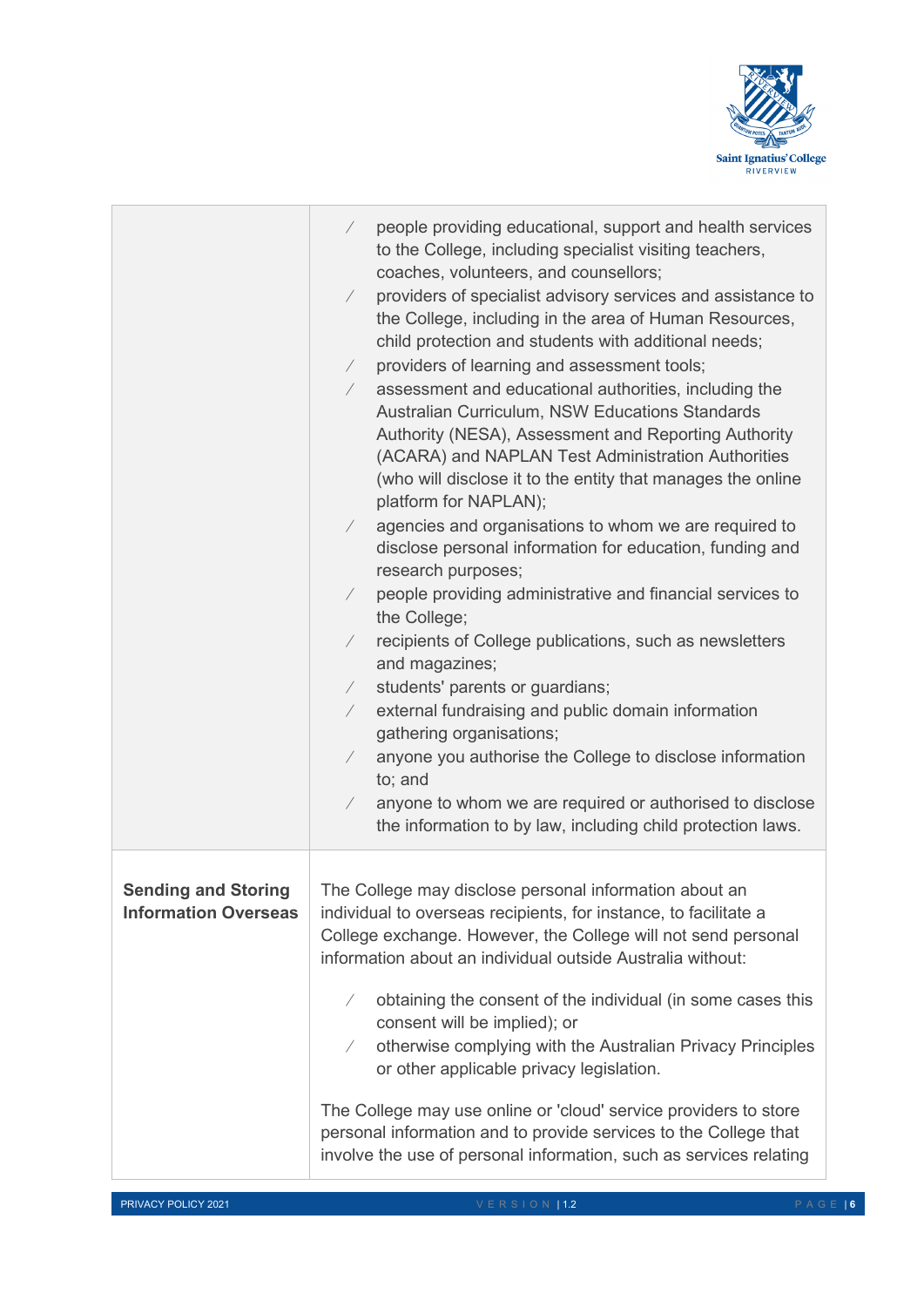

|                                                          | to email, instant messaging and education and assessment<br>applications. Some limited personal information may also be<br>provided to these service providers to enable them to<br>authenticate users that access their services. This personal<br>information may be stored in the 'cloud' which means that it may<br>reside on a cloud service provider's server which may be situated<br>outside Australia.                                                                                                                                                                                                                                                                   |  |  |  |
|----------------------------------------------------------|-----------------------------------------------------------------------------------------------------------------------------------------------------------------------------------------------------------------------------------------------------------------------------------------------------------------------------------------------------------------------------------------------------------------------------------------------------------------------------------------------------------------------------------------------------------------------------------------------------------------------------------------------------------------------------------|--|--|--|
|                                                          | An example of such a cloud service provider is Google and<br>Microsoft 365. The College provides both Google Apps for<br>Education (GAFE) and Microsoft 365 for Education to staff and<br>students. These providers store and process limited personal<br>information for this purpose. College personnel and its service<br>providers may have the ability to access, monitor, use or disclose<br>emails, communications (e.g. instant messaging), documents<br>and associated administrative data for the purposes of<br>administering GAFE, Microsoft 365 for Education and ensuring<br>its proper use.                                                                        |  |  |  |
| <b>Sensitive Personal</b><br><b>Information</b>          | In referring to 'sensitive information', the College means:<br>information relating to a person's racial or ethnic origin, political<br>opinions, religion, trade union or other professional or trade<br>association membership, philosophical beliefs, sexual orientation<br>or practices or criminal record, that is also personal information;<br>health information and biometric information about an individual.<br>Sensitive information will be used and disclosed only for the<br>purpose for which it was provided or a directly related secondary<br>purpose, unless you agree otherwise, or the use or disclosure of<br>the sensitive information is allowed by law. |  |  |  |
| <b>Handling Sensitive</b><br><b>Personal Information</b> | The College's staff are required to respect the confidentiality of<br>students' and parents' personal information and the privacy of<br>individuals.<br>The College has in place steps to protect the personal<br>information the College holds from misuse, interference and loss,<br>unauthorised access, modification or disclosure by use of various<br>methods including locked storage of paper records and password<br>access rights to computerised records.                                                                                                                                                                                                              |  |  |  |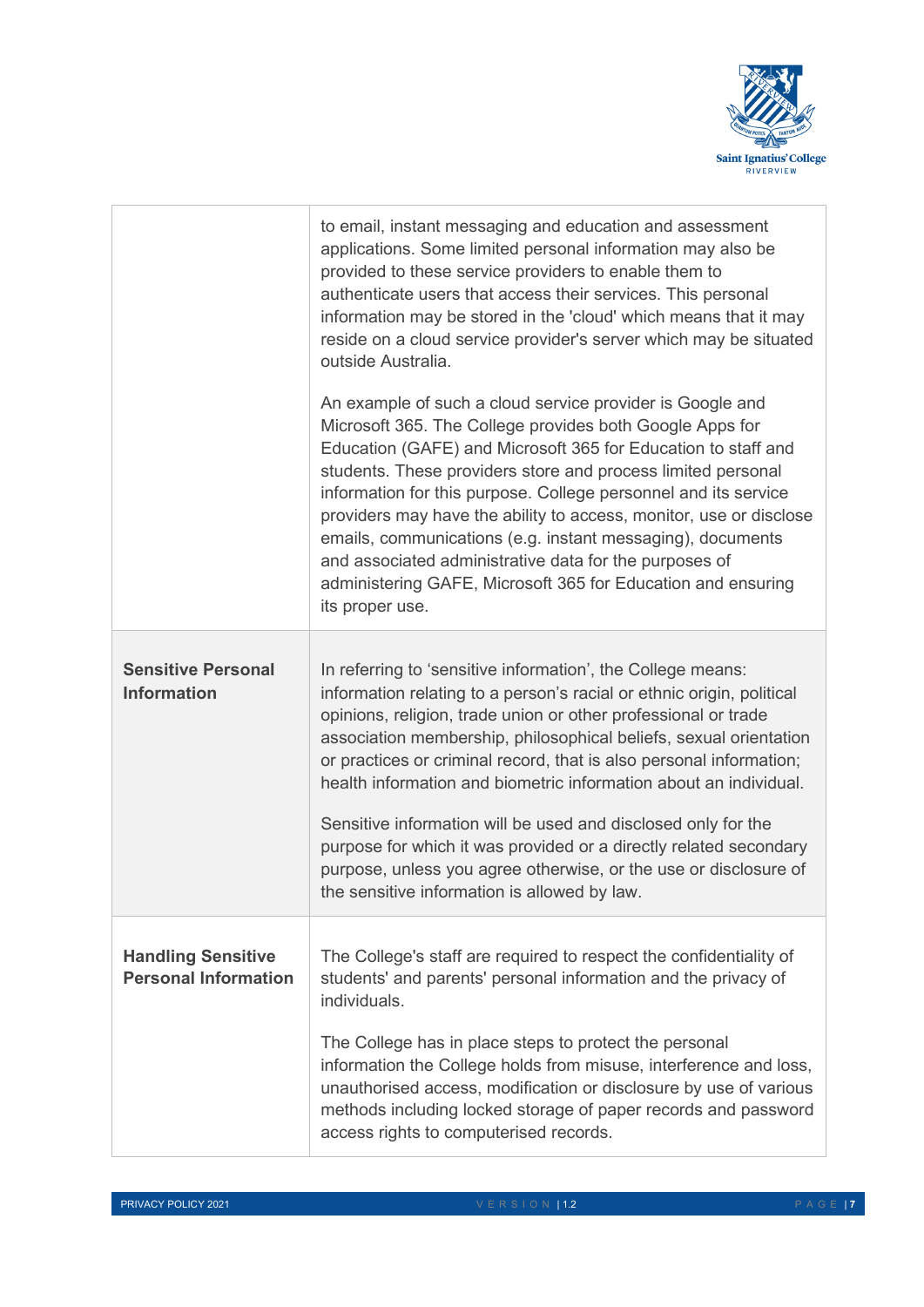

| <b>Access and Update</b><br><b>Personal Information</b>                  | Under the Privacy Act and the Health Records Act, an individual<br>has the right to seek and obtain access to any personal<br>information which the College holds about them and to advise the<br>College of any perceived inaccuracy. Students will generally be<br>able to access and update their personal information through<br>their parents, but older students may seek access and correction<br>themselves.<br>There are some exceptions to these rights set out in the<br>applicable legislation.<br>To make a request to access or to update any personal<br>information the College holds about you or your child, please<br>contact the Principal by telephone or in writing. The College may<br>require you to verify your identity and specify what information<br>you require. The College may charge a fee to cover the cost of<br>verifying your application and locating, retrieving, reviewing and<br>copying any material requested. If the information sought is<br>extensive, the College will advise the likely cost in advance. If we<br>cannot provide you with access to that information, we will<br>provide you with written notice explaining the reasons for refusal<br>(unless, in light of the grounds for refusing, it would be<br>unreasonable to provide reasons). |
|--------------------------------------------------------------------------|--------------------------------------------------------------------------------------------------------------------------------------------------------------------------------------------------------------------------------------------------------------------------------------------------------------------------------------------------------------------------------------------------------------------------------------------------------------------------------------------------------------------------------------------------------------------------------------------------------------------------------------------------------------------------------------------------------------------------------------------------------------------------------------------------------------------------------------------------------------------------------------------------------------------------------------------------------------------------------------------------------------------------------------------------------------------------------------------------------------------------------------------------------------------------------------------------------------------------------------------------------------------------------------------------------|
| <b>Consent and Rights</b><br>of Access to<br><b>Personal Information</b> | The College respects every parent's right to make decisions<br>concerning their child's education.<br>Generally, the College will refer any requests for consent and<br>notices in relation to the personal information of a student to the<br>student's parents. The College will treat consent given by parents<br>as consent given on behalf of the student and notice to parents<br>will act as notice given to the student.<br>Parents may seek access to personal information held by the<br>College about them or their child by contacting the Principal by<br>telephone or in writing.<br>However, there may be occasions when access is denied. Such<br>occasions may include where release of the information would<br>have an unreasonable impact on the privacy of others, or where                                                                                                                                                                                                                                                                                                                                                                                                                                                                                                       |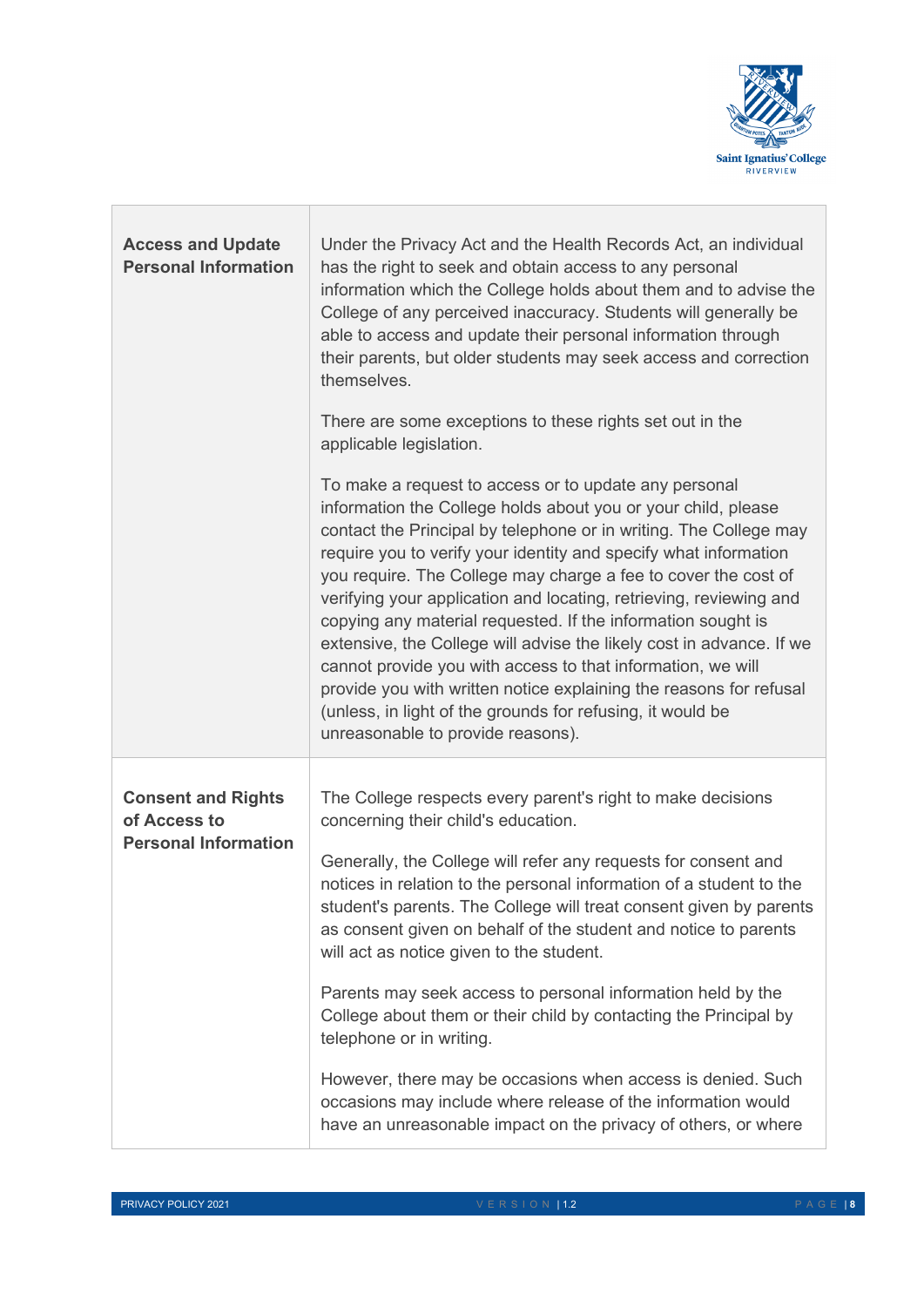

|                                              | the release may result in a breach of the College's duty of care to<br>the student.<br>The College may, at its discretion, on the request of a student<br>grant that student access to information held by the College<br>about them or allow a student to give or withhold consent to the<br>use of their personal information, independently of their parents.<br>This would normally be done only when the maturity of the<br>student and/or the student's personal circumstances warrant it.                                                                                                                                                                  |
|----------------------------------------------|-------------------------------------------------------------------------------------------------------------------------------------------------------------------------------------------------------------------------------------------------------------------------------------------------------------------------------------------------------------------------------------------------------------------------------------------------------------------------------------------------------------------------------------------------------------------------------------------------------------------------------------------------------------------|
| <b>Responding to Data</b><br><b>Breaches</b> | The College will take appropriate, prompt action if it has<br>reasonable grounds to believe that a data breach may have or is<br>suspected to have occurred. Depending on the type of data<br>breach, this may include a review of internal security procedures,<br>taking remedial internal action, notifying affected individuals and<br>the Office of the Australian Information Commissioner (OAIC). If<br>unable to notify individuals, the College will publish a statement<br>on our website and take reasonable steps to publicise the<br>contents of this statement                                                                                      |
| <b>Log Data</b>                              | Like many website operators, the College collects information<br>that a user's browser sends whenever it visits our website (Log<br>Data).<br>This Log Data may include information such as a user's<br>computer's Internet Protocol (IP) address, browser type, browser<br>version, the pages of the College's website that a user visits, the<br>time and date of his or her visit, the time spent on those pages<br>and other statistics.<br>In addition, the College may use third party services such as<br>Google Analytics (or similar web traffic analytic tools) that<br>collects, monitors, analyses and records all visits to the College's<br>website |
| <b>Enquiries and</b><br><b>Complaints</b>    | If you would like further information about the way the College<br>manages the personal information it holds, please contact the<br>Head of Risk and Compliance by emailing<br>Privacy@riverview.nsw.edu.au                                                                                                                                                                                                                                                                                                                                                                                                                                                       |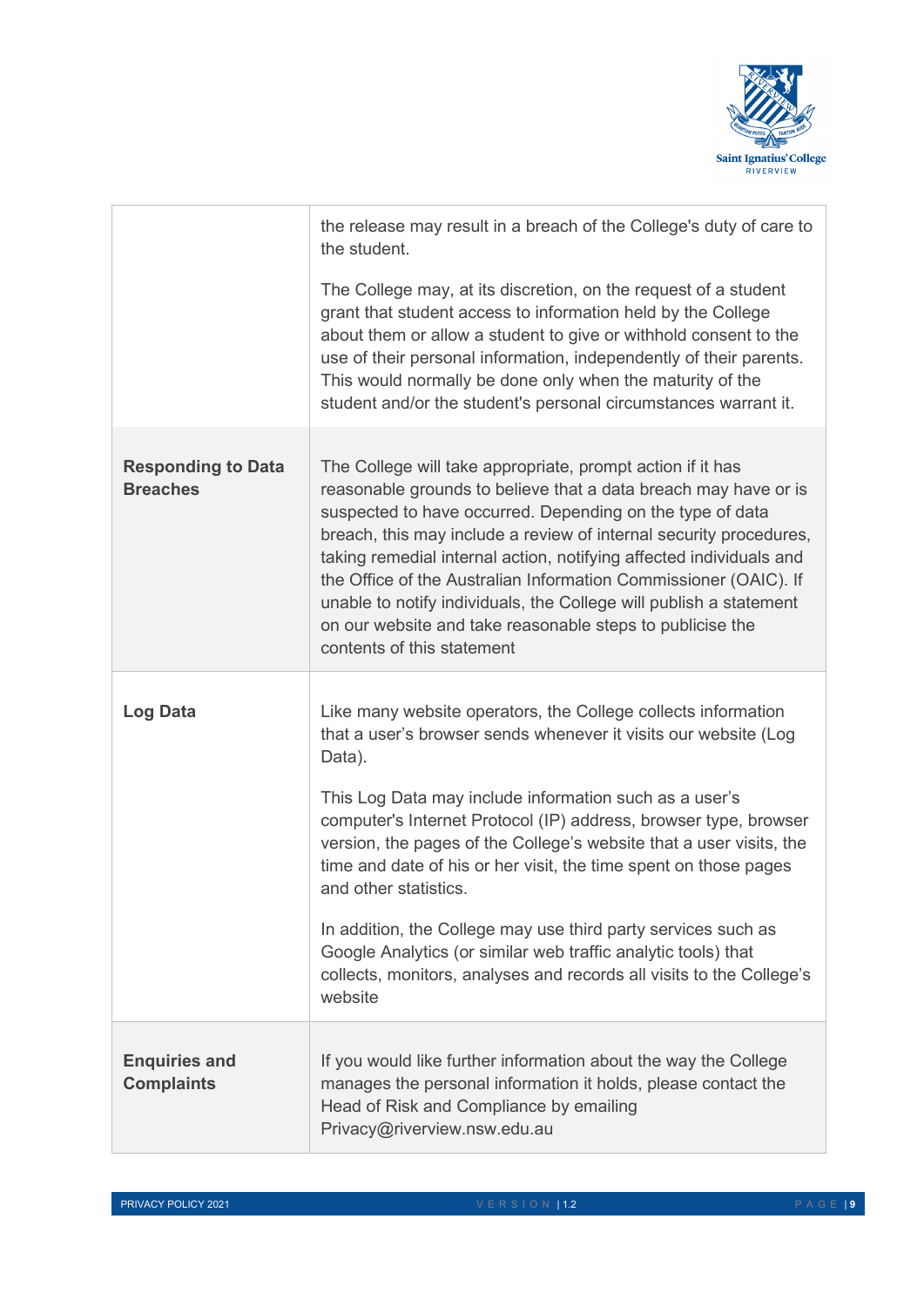

| Please refer to the Complaints Handling Policy and Procedure<br>documents for further information regarding complaints.                           |
|---------------------------------------------------------------------------------------------------------------------------------------------------|
| The College takes seriously all complaints and procedures are in<br>place to investigate and respond in a timely manner to any<br>complaint made. |

| <b>Accountabilities</b>                    |                                                                                                                                                                                                                 |  |  |  |
|--------------------------------------------|-----------------------------------------------------------------------------------------------------------------------------------------------------------------------------------------------------------------|--|--|--|
| Responsible<br><b>Officer</b>              | <b>Chief Information Officer</b>                                                                                                                                                                                |  |  |  |
| <b>Contact Officer</b>                     | Head of Risk and Compliance                                                                                                                                                                                     |  |  |  |
| <b>Supporting Information</b>              |                                                                                                                                                                                                                 |  |  |  |
| <b>Relevant</b><br>Legislation             | This Policy supports the College's compliance with the following legislation and<br>instruments:<br>The Privacy Act (1988)<br>$\angle$<br>Health Records and Information Privacy Act 2002, No. 17<br>$\sqrt{2}$ |  |  |  |
| <b>Relevant</b><br><b>Documents</b>        | Australian Province Code of Conduct<br>$\sqrt{2}$<br><b>Employment Collection Notice</b><br>$\sqrt{2}$                                                                                                          |  |  |  |
| <b>Relevant College</b><br><b>Policies</b> | The following policies of the College must be considered in relation to:<br><b>Complaints Handling Policy</b><br>Γ                                                                                              |  |  |  |
| <b>Related</b><br><b>Procedures</b>        | <b>Complaints Handling Procedures</b><br>Γ                                                                                                                                                                      |  |  |  |
| <b>Superseded</b><br><b>Documents</b>      | Nil                                                                                                                                                                                                             |  |  |  |
| <b>Definitions and Acronyms</b>            |                                                                                                                                                                                                                 |  |  |  |